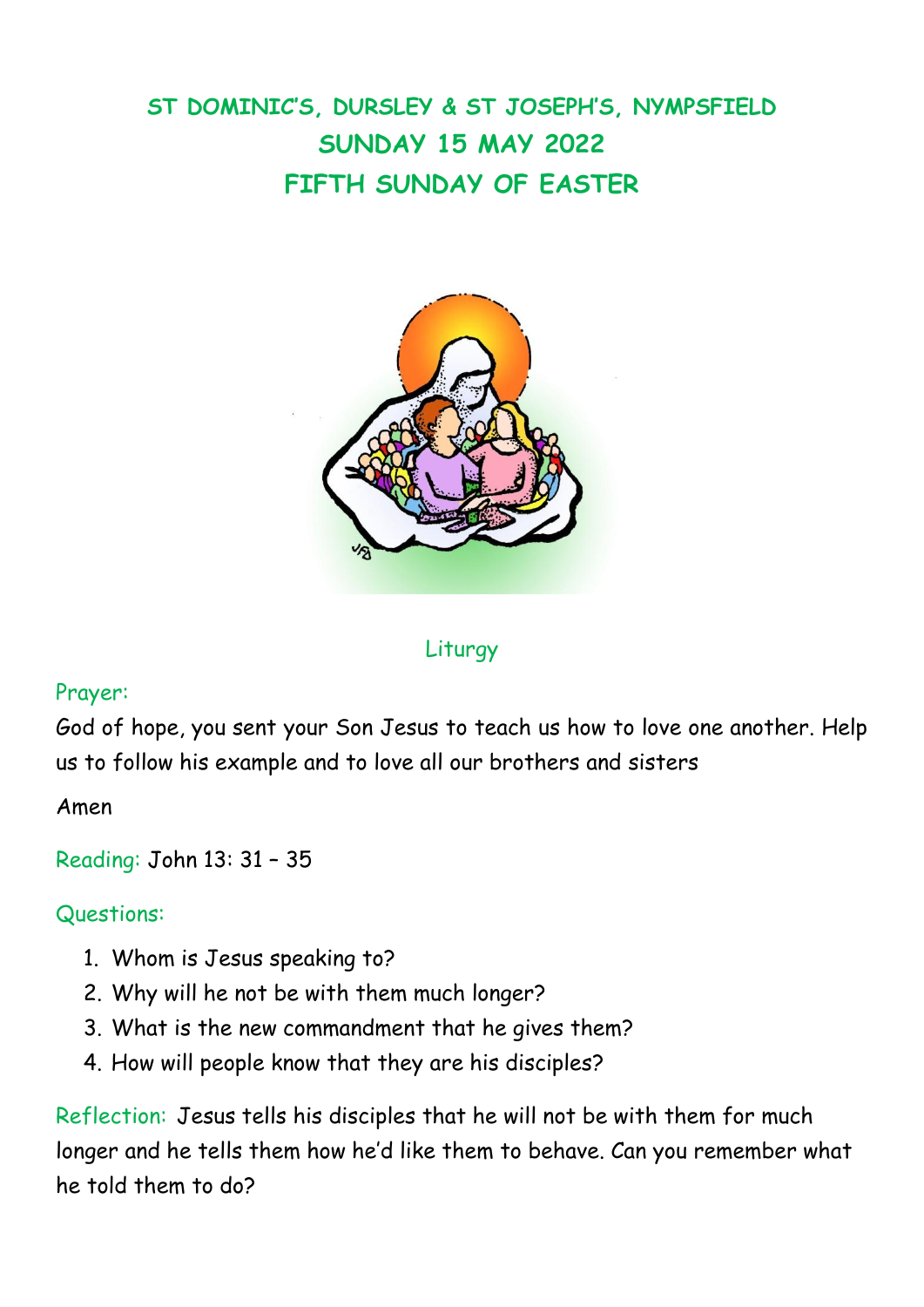Jesus tells his disciples that he will not be with them for much longer and he tells them how he'd like them to behave. Can you remember what he told them to do?

Jesus told the disciples to love one another, just as he had loved them.

What do you think this means? How did Jesus show his love for people?

Jesus spent time with people, especially those who were sick, lonely or frightened. He listened to them and ate with them. He healed them and he helped them to change their lives for the better.

So do you think this message to love other people was just for the disciples?

How has someone shown their love for you this week?

What do you think Jesus wants us to do?

Jesus asks us all to love one another as he loves us. What will you do to show your love for others this week?

# Activity:

Write a list of the people (friends and family etc) who are most important to you. Try to say a prayer for one of them each day this week.

## Prayer:

Loving God, fill us with your love and help us to share this love with others Amen